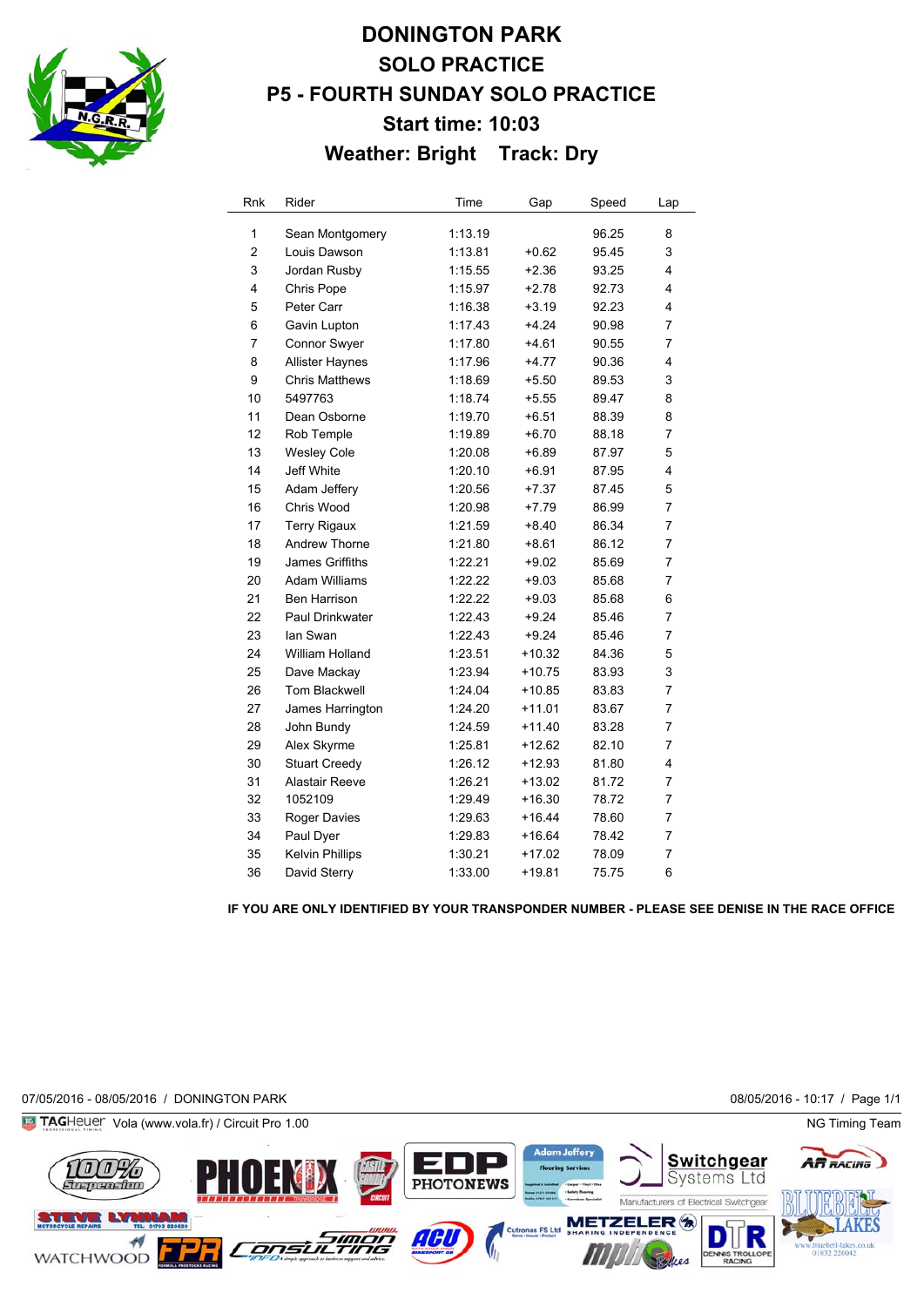

START

 **1:34.06 1:32.22 1:30.61 1:30.10 1:29.49** 1:30.65

| <b>DONINGTON PARK</b>                   |
|-----------------------------------------|
| <b>SOLO PRACTICE</b>                    |
| <b>P5 - FOURTH SUNDAY SOLO PRACTICE</b> |
| LISTED IN ALPHABETICAL ORDER            |

| Lap | Time                  |
|-----|-----------------------|
|     |                       |
|     | <b>Alastair Reeve</b> |
|     | <b>START</b>          |
| 1   |                       |
| 2   | 1:34.37               |
| 3   | 1:30.52               |
| 4   | 1:31.04               |
| 5   | 1:26.95               |
| 6   | 1:26.21               |
| 7   | 1:27.52               |

| Alex Skyrme |              |  |
|-------------|--------------|--|
|             | <b>START</b> |  |
| 1           |              |  |
| 2           | 1:28.32      |  |
| 3           | 1:26.06      |  |
| 4           | 1:27.47      |  |
| 5           | 1.26.36      |  |
| 6           | 1:26.05      |  |
| 7           | 1:25.81      |  |

| <b>Allister Haynes</b> |              |
|------------------------|--------------|
|                        | <b>START</b> |
| 1                      |              |
| 2                      | 1:25.49      |
| 3                      | 4.49.59      |
|                        | 1:17.96      |

| <b>Andrew Thorne</b> |         |  |
|----------------------|---------|--|
| <b>START</b>         |         |  |
| 1                    |         |  |
| 2                    | 1:28.09 |  |
| 3                    | 1:23.74 |  |
| 4                    | 1:21.80 |  |
| 5                    | 1:2276  |  |
| 6                    | 1:2277  |  |
| 7                    | 1.2241  |  |
|                      |         |  |

| Lap | Time    |
|-----|---------|
|     |         |
| 1   |         |
| 2   | 1:27.16 |
| 3   | 1:22.40 |
| 4   | 1:23.41 |
| 5   | 1:23.87 |
| 6   | 1:22.22 |

| <b>Chris Matthews</b> |
|-----------------------|
|                       |
|                       |
| 1:18.69               |
| 1.18.91               |
|                       |

| <b>Chris Pope</b> |              |
|-------------------|--------------|
|                   | <b>START</b> |
| 1                 |              |
| 2                 | 1:16.88      |
| 3                 | 1.1704       |
| 4                 | 1:15.97      |

| <b>Chris Wood</b> |         |  |
|-------------------|---------|--|
| <b>START</b>      |         |  |
| 1                 |         |  |
| 2                 | 1:30.67 |  |
| 3                 | 1:25.30 |  |
| 4                 | 1:22.28 |  |
| 5                 | 1.22.76 |  |
| 6                 | 1:20.98 |  |
| 7                 | 1:21.36 |  |

| Connor Swyer |              |  |
|--------------|--------------|--|
|              | <b>START</b> |  |
| 1            |              |  |
| 2            | 1:25.93      |  |
| 3            | 1:24.22      |  |
| 4            | 1:22.76      |  |
| 5            | 1:19.07      |  |
| 6            | 1:18.17      |  |
|              | 1:17.80      |  |

## 07/05/2016 - 08/05/2016 / DONINGTON PARK 08/05/2016 - 10:18 / Page 1/3





 Ben Harrison START

|   | <b>START</b> |
|---|--------------|
| 1 |              |
| 2 | 1:21.91      |
| 3 | 1:20.85      |
| 4 | 1:19.54      |

| 5 | 1:19.62 |
|---|---------|
| 6 | 1:21.16 |
| 7 | 1:18.93 |
| 8 | 1:18.74 |

| Adam Jeffery |         |  |
|--------------|---------|--|
| <b>START</b> |         |  |
| 1            |         |  |
| 2            | 1:22.16 |  |
| 3            | 1.22.34 |  |
| 4            | 1:20.78 |  |
| 5            | 1:20.56 |  |

| <b>Adam Williams</b> |         |  |
|----------------------|---------|--|
| <b>START</b>         |         |  |
| 1                    |         |  |
| 2                    | 1:25.27 |  |
| 3                    | 1:25.04 |  |
| 4                    | 1・22 22 |  |
| 5                    | 1:22.33 |  |
| 6                    | 1:23.54 |  |
|                      | 1:23.34 |  |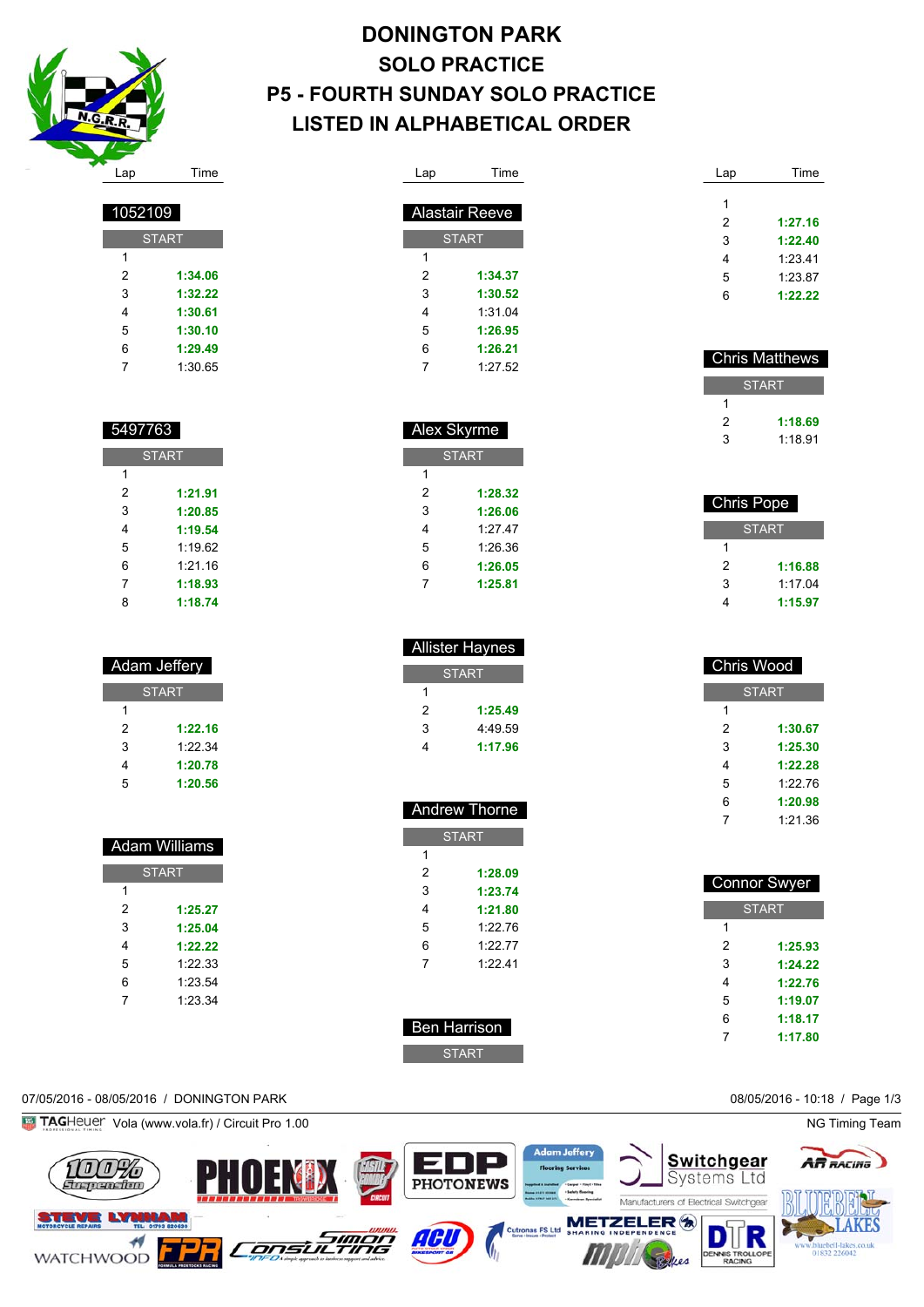## **DONINGTON PARK SOLO PRACTICE P5 - FOURTH SUNDAY SOLO PRACTICE LISTED IN ALPHABETICAL ORDER**

| Lap        | Time         |  |
|------------|--------------|--|
|            |              |  |
| Dave Irons |              |  |
|            | <b>START</b> |  |
| 1          |              |  |
|            |              |  |
|            |              |  |
|            | Dave Mackay  |  |
|            | <b>START</b> |  |
| 1          |              |  |
| 2          | 1:24.64      |  |
| 3          | 1:23.94      |  |

| David Sterry |         |  |
|--------------|---------|--|
| <b>START</b> |         |  |
| 1            |         |  |
| 2            | 1:38.20 |  |
| 3            | 1:41.75 |  |
| 4            | 1:35.77 |  |
| 5            | 1:35.57 |  |
| 6            | 1:33.00 |  |

| Dean Osborne |         |  |
|--------------|---------|--|
| <b>START</b> |         |  |
| 1            |         |  |
| 2            | 1:23.83 |  |
| 3            | 1:21.80 |  |
| 4            | 1:19.89 |  |
| 5            | 1:2003  |  |
| 6            | 1:19.70 |  |
| 7            | 1:21.28 |  |
| 8            | 1:20.52 |  |

| <b>Gavin Lupton</b> |         |  |
|---------------------|---------|--|
| <b>START</b>        |         |  |
| 1                   |         |  |
| 2                   | 1:24.17 |  |
| 3                   | 1:20.61 |  |
| 4                   | 1:18.47 |  |
| 5                   | 1.1871  |  |
| 6                   | 1:18.42 |  |
|                     | 1:17.43 |  |

| lan Swan     |         |  |
|--------------|---------|--|
| <b>START</b> |         |  |
| 1            |         |  |
| 2            | 1:31.30 |  |
| 3            | 1:27.11 |  |
| 4            | 1:25.58 |  |
| 5            | 1:23.81 |  |
| հ            | 1:22.43 |  |

07/05/2016 - 08/05/2016 / DONINGTON PARK

| Lap             | Time    |
|-----------------|---------|
|                 | 1:22.54 |
|                 |         |
| James Griffiths |         |

| <b>START</b> |         |  |
|--------------|---------|--|
| 1            |         |  |
| 2            | 1:30.85 |  |
| 3            | 1:26.16 |  |
| 4            | 1:23.77 |  |
| 5            | 1:22.48 |  |
| 6            | 1:22.21 |  |
|              | 1:2247  |  |

| James Harrington |         |  |
|------------------|---------|--|
| <b>START</b>     |         |  |
| 1                |         |  |
| 2                | 1:30.90 |  |
| 3                | 1:27.34 |  |
| 4                | 1:26.32 |  |
| 5                | 1:25.53 |  |
| 6                | 1:26.18 |  |
|                  | 1:24.20 |  |

| Jeff White   |         |  |
|--------------|---------|--|
| <b>START</b> |         |  |
|              |         |  |
| 2            | 1:23.56 |  |
| 3            | 1:20.66 |  |
|              | 1:20.10 |  |

| John Bundy   |         |  |
|--------------|---------|--|
| <b>START</b> |         |  |
| 1            |         |  |
| 2            | 1:33.69 |  |
| 3            | 1:27.08 |  |
| 4            | 1:26.86 |  |
| 5            | 1:25.60 |  |
| 6            | 1:24.92 |  |
| 7            | 1:24.59 |  |

| Jordan Rusby |         |  |
|--------------|---------|--|
| <b>START</b> |         |  |
| 1            |         |  |
| 2            | 1:17.76 |  |
| 3            | 1:15.55 |  |
| 4            | 1.1677  |  |
|              |         |  |

| <b>Kelvin Phillips</b> |
|------------------------|
| 'START                 |

| Lap | Time    |
|-----|---------|
| 1   |         |
| 2   | 1:36.03 |
| 3   | 1:32.76 |
| 4   | 1:32.49 |
| 5   | 1:32.36 |
| 6   | 1:30.21 |
| 7   | 1:34.87 |

| Louis Dawson |         |  |
|--------------|---------|--|
| <b>START</b> |         |  |
|              |         |  |
| 2            | 1:14.54 |  |
| 3            | 1:13.81 |  |

| <b>Mark Waplington</b> |  |
|------------------------|--|
| <b>START</b>           |  |
|                        |  |

|              | Paul Drinkwater |  |
|--------------|-----------------|--|
| <b>START</b> |                 |  |
| 1            |                 |  |
| 2            | 1:28.65         |  |
| 3            | 1:24.53         |  |
| 4            | 1.24.57         |  |
| 5            | 1:23.79         |  |
| 6            | 1:22.43         |  |
| 7            | 1:23.32         |  |
|              |                 |  |

| Paul Dyer |   |              |
|-----------|---|--------------|
|           |   | <b>START</b> |
|           | 1 |              |
|           | 2 | 1:31.16      |
|           | 3 | 1:31.06      |
|           | 4 | 1:30.73      |
|           | 5 | 1:34.96      |
|           | 6 | 1:33.65      |
|           | 7 | 1:29.83      |
|           |   |              |

| Rob Temple |
|------------|
| START      |

08/05/2016 - 10:18 / Page 2/3